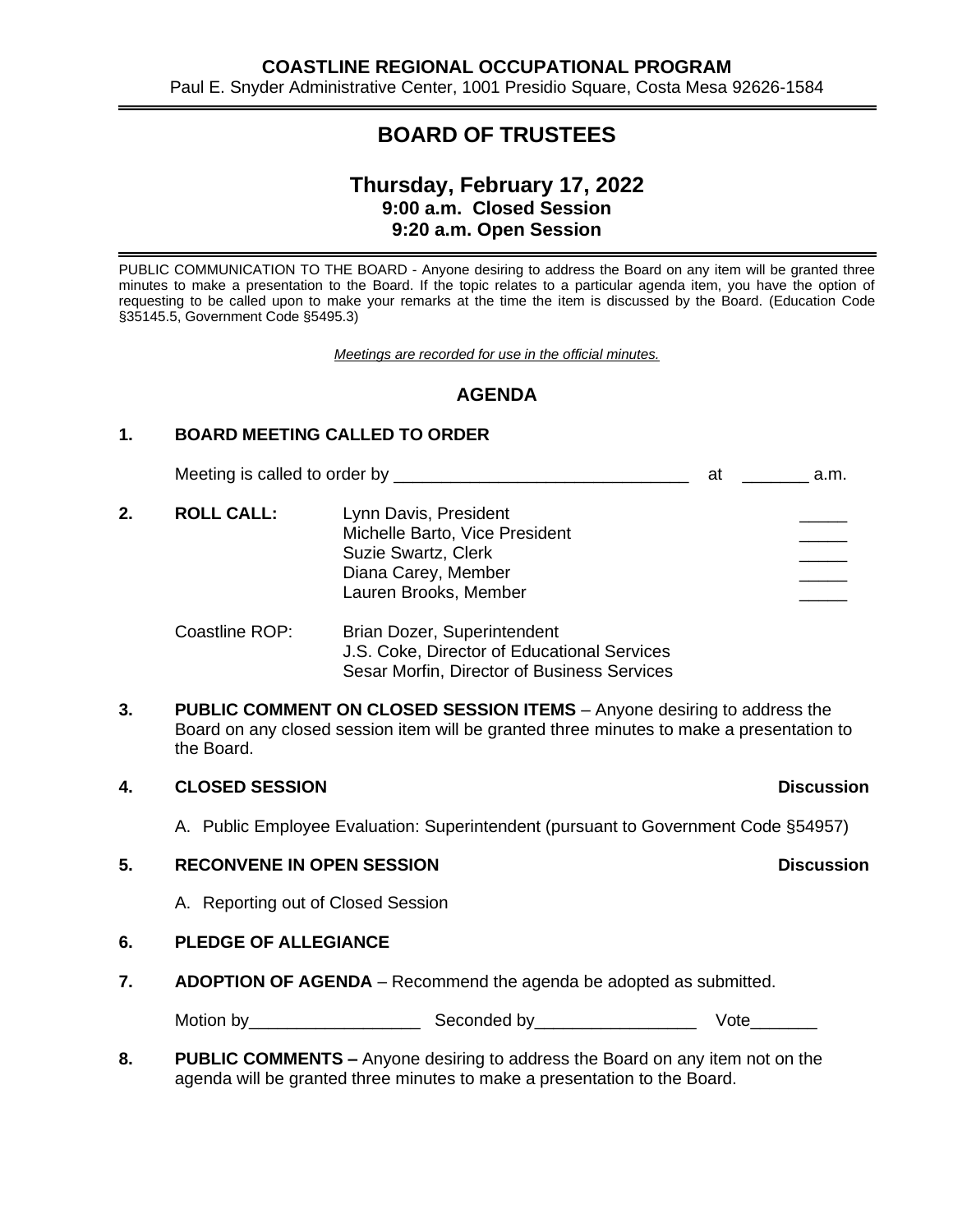# **INFORMATION ITEMS**

| 9.  |                                                                                                                                                                                                                                                                                                                                                                                                          | <b>SUPERINTENDENT'S REPORT - Brian Dozer</b> |                             |  |  |
|-----|----------------------------------------------------------------------------------------------------------------------------------------------------------------------------------------------------------------------------------------------------------------------------------------------------------------------------------------------------------------------------------------------------------|----------------------------------------------|-----------------------------|--|--|
| 10. | <b>EDUCATIONAL SERVICES' UPDATE - J.S. Coke</b>                                                                                                                                                                                                                                                                                                                                                          |                                              |                             |  |  |
|     | <b>DISCUSSION/ACTION ITEMS</b>                                                                                                                                                                                                                                                                                                                                                                           |                                              |                             |  |  |
| 11. | <b>AB 361- Brown Act Amendment</b><br>According to AB 361, it is recommended the Board continue<br>to meet in person unless (1) state or local health officials have<br>imposed or recommended measures to promote social distancing<br>or (2) the legislative body has determined by a majority vote that<br>meeting in person would present imminent risk to the health or safety<br>of the attendees. | <b>Discussion/Action</b>                     |                             |  |  |
|     |                                                                                                                                                                                                                                                                                                                                                                                                          |                                              |                             |  |  |
| 12. | <b>Auditor's Report</b> – Eide Bailly, LLP will present<br>the audit reports. Recommend the Board approve<br>acceptance of the 2020-2021 audit report, and filing<br>of the report with the appropriate agencies.                                                                                                                                                                                        |                                              | <b>Discussion/Action</b>    |  |  |
|     |                                                                                                                                                                                                                                                                                                                                                                                                          |                                              | $Vote$ <sub>________</sub>  |  |  |
| 13. | <b>Quarterly Report of Investment Performance</b>                                                                                                                                                                                                                                                                                                                                                        |                                              | <b>Discussion</b>           |  |  |
| 14. | <b>Board Meeting Date/Time Changes</b>                                                                                                                                                                                                                                                                                                                                                                   |                                              | <b>Discussion/Action</b>    |  |  |
|     |                                                                                                                                                                                                                                                                                                                                                                                                          |                                              |                             |  |  |
| 15. | <b>Textbook Approval</b><br>Recommend the Board approve the new and/or<br>revised 2021-2022 textbook list as presented.                                                                                                                                                                                                                                                                                  | <b>Discussion/Action</b>                     |                             |  |  |
|     |                                                                                                                                                                                                                                                                                                                                                                                                          |                                              |                             |  |  |
| 16. | 2021-22 Revised Schedule of Classes<br>for ROP Services - Recommend the Board<br>approve the revised schedule of classes for Huntington<br>Beach Union High School District, Irvine, Newport-Mesa,<br>Saddleback Valley, and Tustin Unified School Districts.                                                                                                                                            |                                              | <b>Discussion/Action</b>    |  |  |
|     |                                                                                                                                                                                                                                                                                                                                                                                                          |                                              | $Vote$ <sub>_________</sub> |  |  |
| 17. | <b>Mission Statement</b> – Recommend the Board<br>reaffirm the current ROP Mission Statement<br>approved on March 11, 2021.                                                                                                                                                                                                                                                                              |                                              | <b>Discussion/Action</b>    |  |  |
|     |                                                                                                                                                                                                                                                                                                                                                                                                          |                                              |                             |  |  |
| 18. | <b>Board Governance Protocols</b>                                                                                                                                                                                                                                                                                                                                                                        |                                              | <b>Discussion</b>           |  |  |